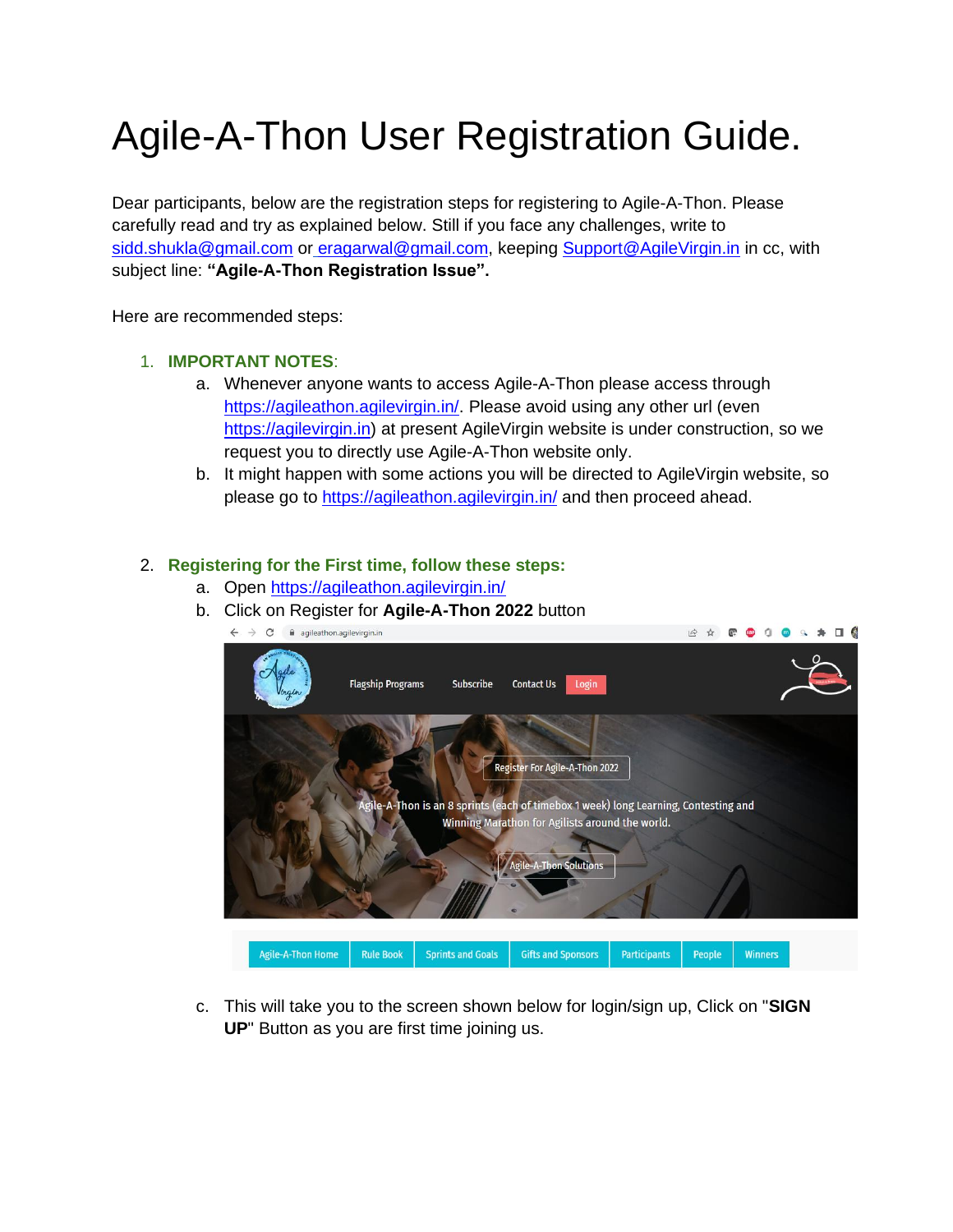

d. You will see the popup below, fill in all details and click on the "SIGN UP" button. Majority of information is mandatory so fill carefully else you will error out:

| ×<br><b>SIGN UP</b><br><b>FIRST NAME</b><br><b>LAST NAME</b>          |                             |  |
|-----------------------------------------------------------------------|-----------------------------|--|
| First                                                                 | Last                        |  |
| <b>EMAIL</b>                                                          | Gender                      |  |
| first@last.com                                                        | Male O Female               |  |
| PASSWORD -                                                            | CONFIRM PASSWORD            |  |
| --------                                                              | --------                    |  |
| India                                                                 | MOBILE NO =                 |  |
| w                                                                     | +919999000012               |  |
| <b>COMPANY NAME</b>                                                   | DESIGNATION / WORK TITLE    |  |
| Company                                                               | Designamtion                |  |
| CITY                                                                  | <b>A</b> PROFILE PHOTO      |  |
| 骨 City                                                                | Choose File No file choosen |  |
| (v) I Agree with Agile Virgin Terms and Conditions.<br><b>SIGN UP</b> |                             |  |
|                                                                       |                             |  |

e. Once you have successfully Signed up, you will see below screen with two messages (highlighted in Red):



- f. Now you are registered and logged in also.
- g. For logging in again perform steps 2a, 2b & 2c, enter Email & Password click on "Sign In" button.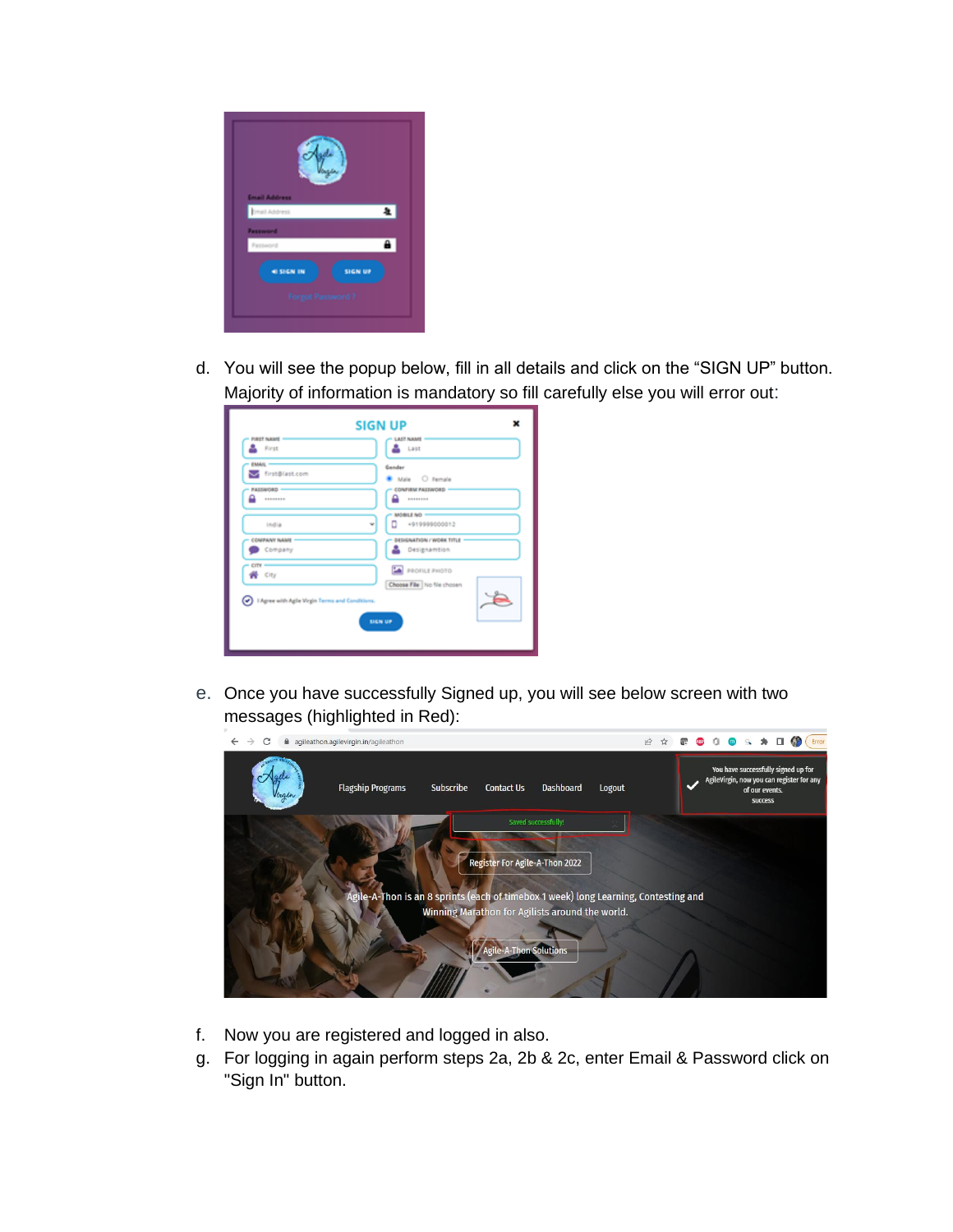h. Once you are logged in you will see below screen.



i. Now you can register for Agile-A-Thon by clicking on "**Register for Agile-A-Thon 2022**". Successful registration will show you below screen:



Et Voila You are registered!!

## 3. **Registering for the Old User, follow these steps:**

a. Open<https://agileathon.agilevirgin.in/>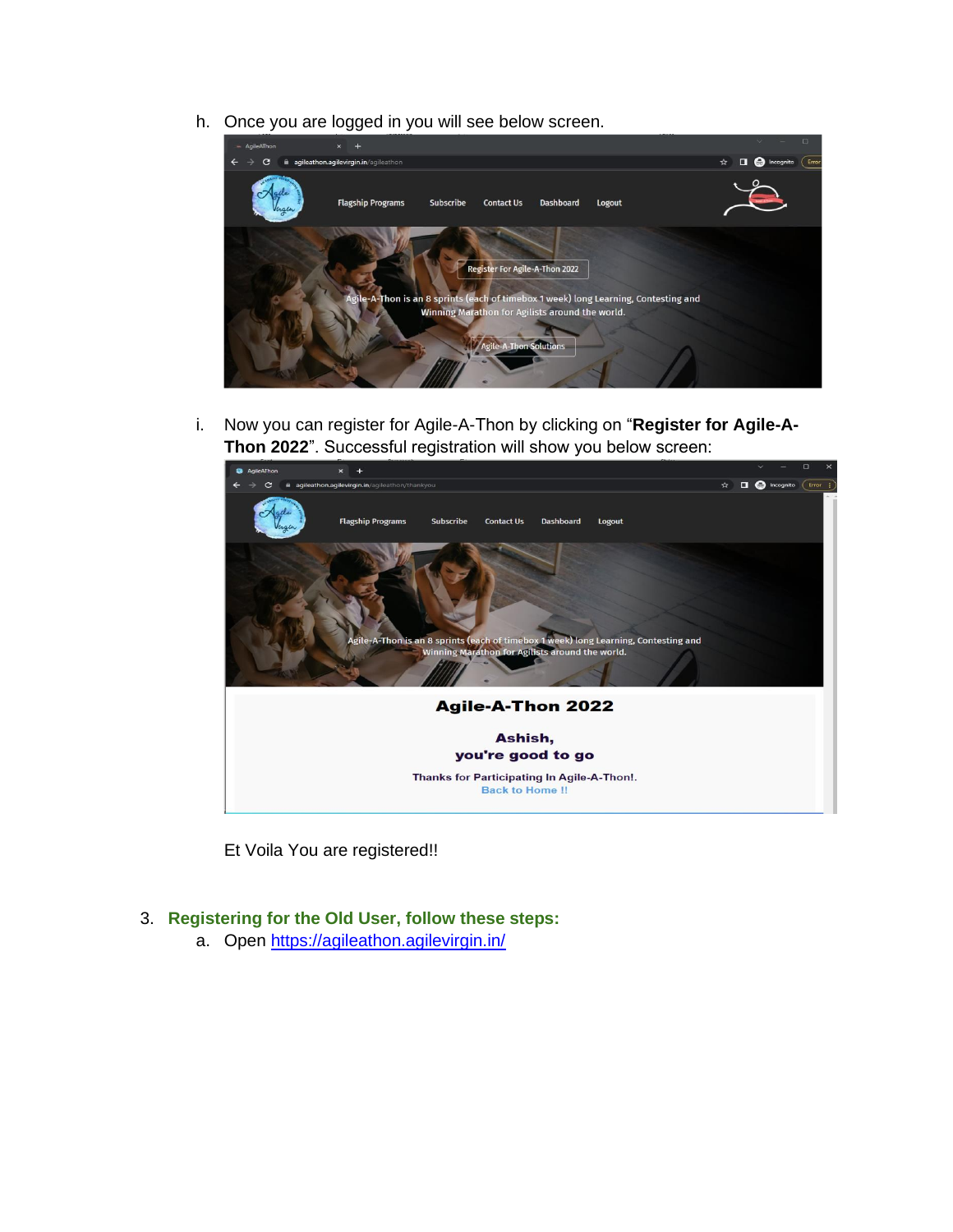b. Click on Register for **Agile-A-Thon 2022** button



c. This will take you to the screen shown below for login/sign up, provide your login and password and click "**SIGN IN**" Button.



d. Once you are logged in you will see below screen.

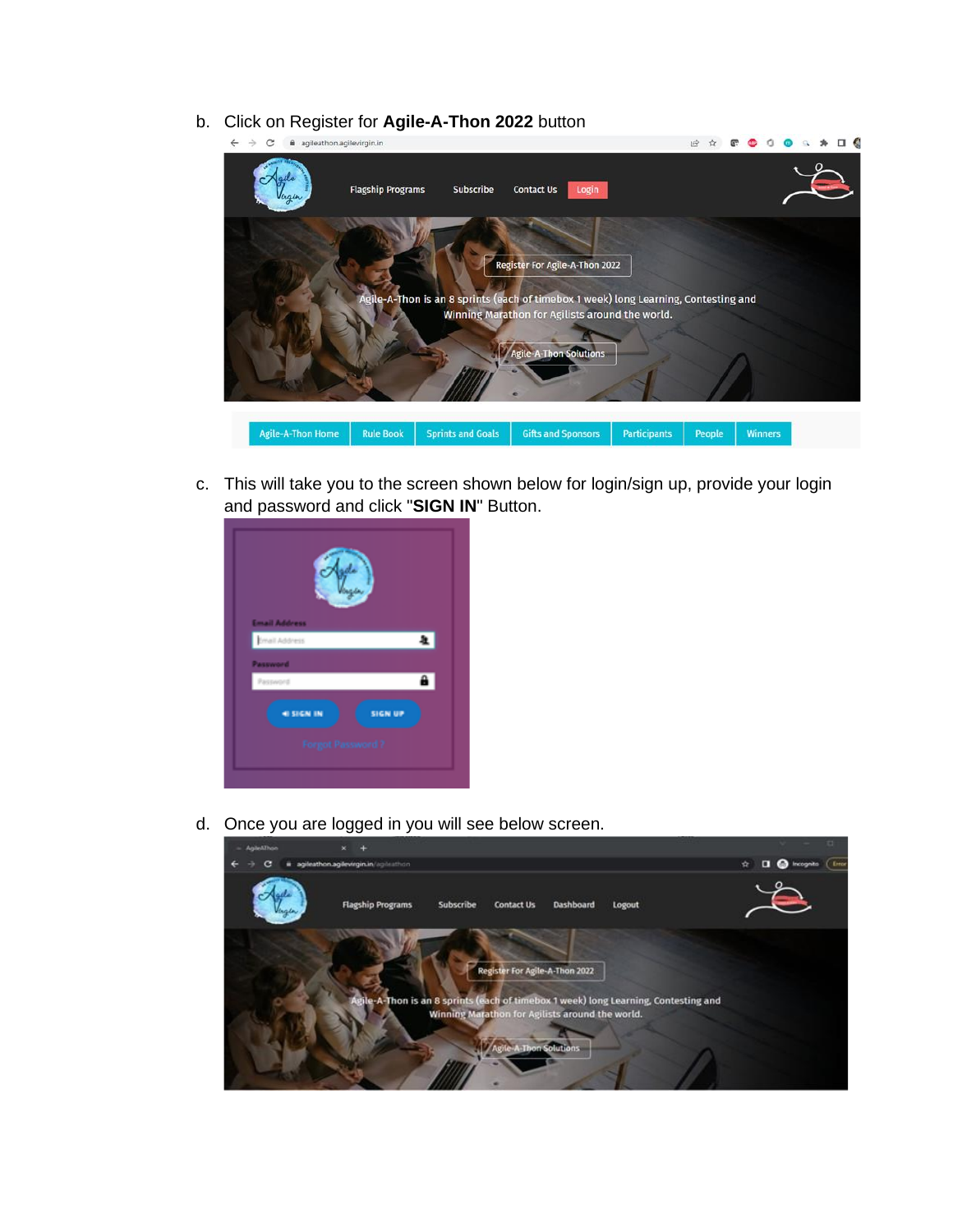e. Now you can register for Agile-A-Thon by clicking on "**Register for Agile-A-Thon 2022**". Successful registration will show you below screen:



Et Voila You are registered!!

### **4. In case you FORGOT PASSWORD, please follow below steps:**

- a. Open<https://agileathon.agilevirgin.in/>
- b. Click on Login Button

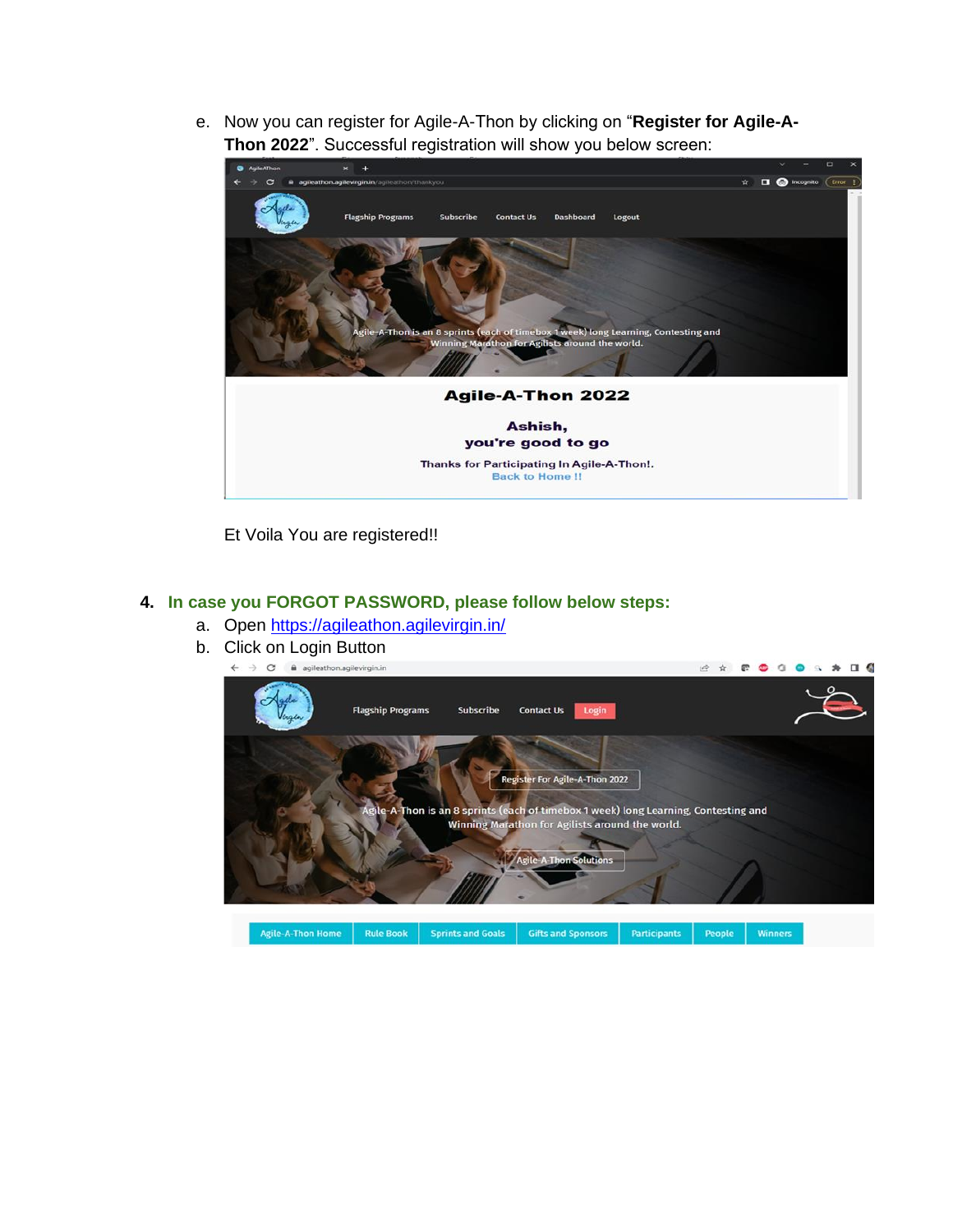c. You will see screen shown below



d. Click on Forgot Password. Popup window shown below will appear

| <b>FORGOT PASSWORD</b>                |  |  |
|---------------------------------------|--|--|
| <b>Enter your registered Email ID</b> |  |  |
|                                       |  |  |
| EMAIL                                 |  |  |
| <b>SUBMIT</b>                         |  |  |
|                                       |  |  |

- e. Enter your registered email and click on submit.
- f. Check your email (also please check Spam or Junk folder).
- g. Click on the link provided in mail and set a new password.
- h. Return to<https://agileathon.agilevirgin.in/> and login with new credentials.